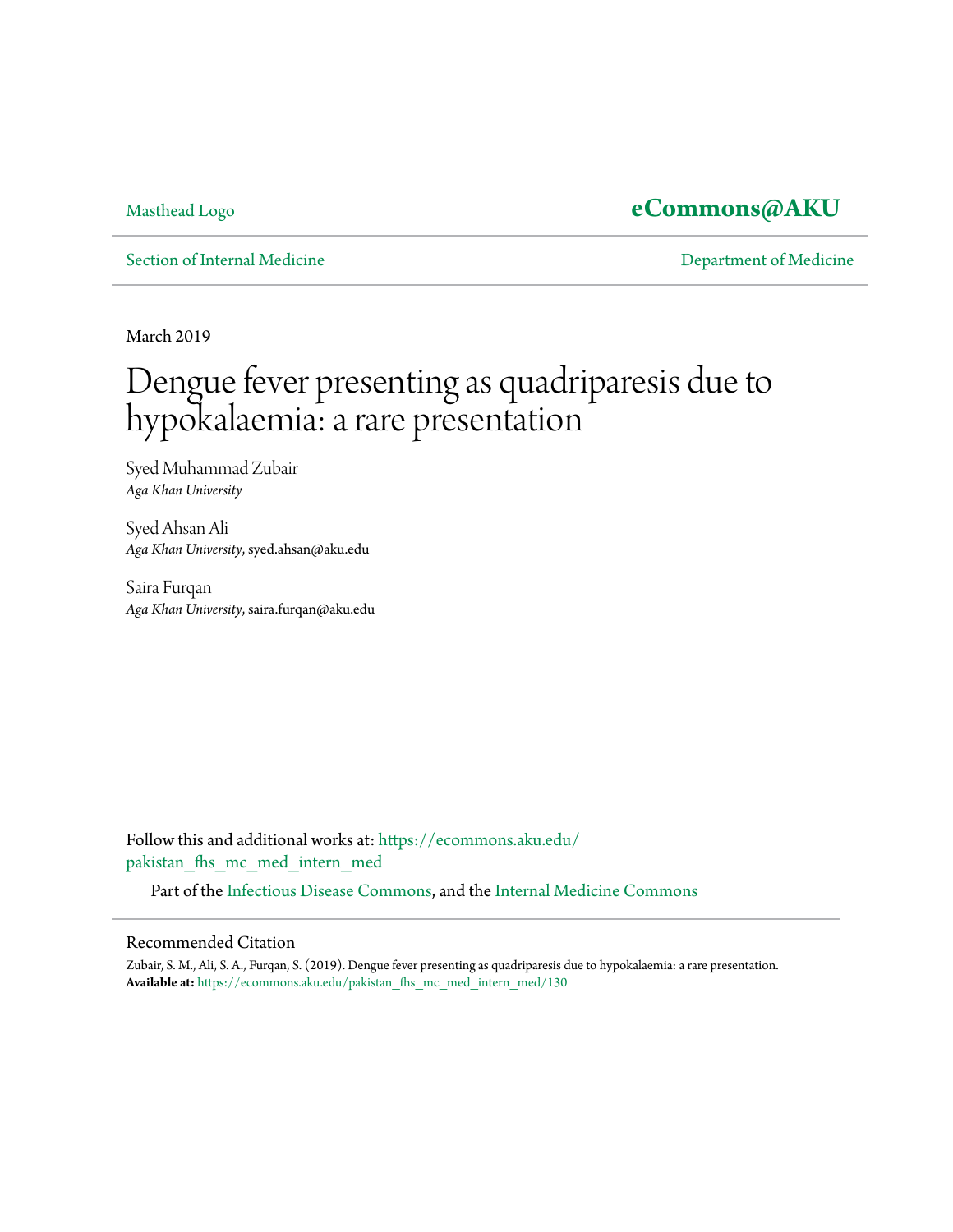## Case report

# Dengue fever presenting as quadriparesis due to hypokalaemia: a rare presentation

Syed Muhammad Zubair[,](http://orcid.org/0000-0003-2274-2200) Syed Ahsan Ali,<sup>®</sup> Saira Furgan

## **Summary**

# **Correspondence to**

Karachi, Pakistan

Medicine, Aga Khan University,

Dr Syed Ahsan Ali, syed.ahsan@aku.edu

Accepted 5 March 2019

Dengue is one of the leading causes of arthropod borne viral haemorrhagic fever. Majority of the times, it clinically manifests as fever, arthralgia and rash; however, we present a case of a young man who presented with progressively increasing weakness of all four limbs. Initial investigations showed low potassium, hence he was managed as hypokalaemic periodic paralysis. With initial history of fever and low platelets, dengue was suspected. Dengue antibody was checked which came out to be positive. Potassium was replaced which led to improvement in power of his limbs. He was discharged in a stable condition with a diagnosis of dengue with hypokalaemic quadriparesis.

#### **BACKGROUND**

Dengue is one of the leading causes of arthropodborne viral haemorrhagic fever in tropical countries. As per WHO, it is the fastest-spreading vectorborne illness and is now endemic in over [1](#page-2-0)00 countries.<sup>1</sup> Major clinical manifestations of dengue include fever, arthralgia, rash and petechiae. Although widely known as a non-neurotropic virus, certain neurological manifestations of dengue fever have been defined which include encephalopathy, seizures, stroke, acute pure motor weakness, mononeuropathies, polyneuropathies, Guillain-Barré syndrome (GBS) and transverse myelitis.<sup>[2](#page-2-1)</sup> In 2009, WHO endorsed new guidelines that, for the first time, considered neurological manifestations in the clinical case classification for severe dengue.<sup>[3](#page-2-2)</sup> Here, we present a case of a young man, who has presented with acute quadriparesis due to hypokalaemia which has subsequently been diagnosed as dengue fever which is a rare presentation of dengue fever.

#### **Case presentation**

A 33-year-old man presented to the emergency department with progressively increasing weakness of all four limbs which had started just 12 hours ago. He also reported fever 4days previously which subsided a day ago. Weakness started from upper limbs and later progressed to involve lower limbs to an extent that patient was unable to move any of his limbs. There was no history of diarrhoea or ingestion of a heavy carbohydrate meal. There was no prior history of such limb weakness, and none of the family members of the patient had such symptoms. On arrival to the emergency department, he was vitally stable. On neurological examination, he

had a power of 2/5 in both upper limbs and 1/5 in both lower limbs. He had brisk reflexes. His bladder and bowel functions were intact, and there was no sensory deficit at any level.

### **Investigations**

Blood investigations were done which showed a haemoglobin of 16.2g/L, total leucocyte count of  $5.5x10<sup>9</sup>/L$  with 89% polymorphs, 8.3% lymphocytes and 2% monocytes. Platelet counts were  $136x10<sup>9</sup>/L$ . Blood biochemistry showed potassium of 1.9mmol/L, sodium of 136mmol/L, chloride of 103mmol/L, bicarbonate of 22.7mmol/L and creatinine of 1.5mg/dL which subsequently improved to 1mg/dL on the following day. His liver function tests were done which showed normal serum bilirubin and transaminases. Serum alkaline phosphatase and gamma-glutamyl transferase were 184 IU/L and 254 IU/L, respectively. Malarial parasite was negative. Serum TSH (thyroid stimulating hormone) was  $< 0.004 \mu$ IU/mL (0.4–4.2  $\mu$ IU/mL), serum free T4 was 0.87ng/dL (0.89–1.76ng/dL) and serum T3 was 1.22nmol/L (1.08–3.14nmol/L). His platelet count on the following day was reported to be  $66x10^9$  /L' hence dengue IgM was checked which turned out positive and a diagnosis of dengue fever with hypokalaemic quadriparesis was established. Since patient's symptoms improved remarkably after potassium replacement, neuroimaging was not done to find out any neurological cause of weakness.

### **Differential diagnosis**

The differential diagnosis in this case can be GBS, hypokalaemic periodic paralysis and familial periodic paralysis. GBS was excluded on the basis of the fact that our patient had no history of diarrhoeal illness, reflexes were brisk on examination and showed immediate improvement on potassium replacement. There was no history of ingestion of carbohydrate meal which broadly excluded hypokalaemic periodic paralysis. And finally no family history of such weakness was given which excluded familial periodic paralysis. Although very low TSH points towards hypokalaemic periodic paralysis associated with hyperthyroidism, low normal free T4 and normal T3 excluded this diagnosis.

### **Treatment**

Patient was treated with intravenous potassium chloride infusion. His serum potassium increased





**BMI** 

**To cite:** Zubair SM, Ali SA, Furqan S. BMJ Case Rep 2019;**12**:e227981.

© BMJ Publishing Group Limited 2019. No commercial re-use. See rights and permissions. Published by BMJ.

Check for updates